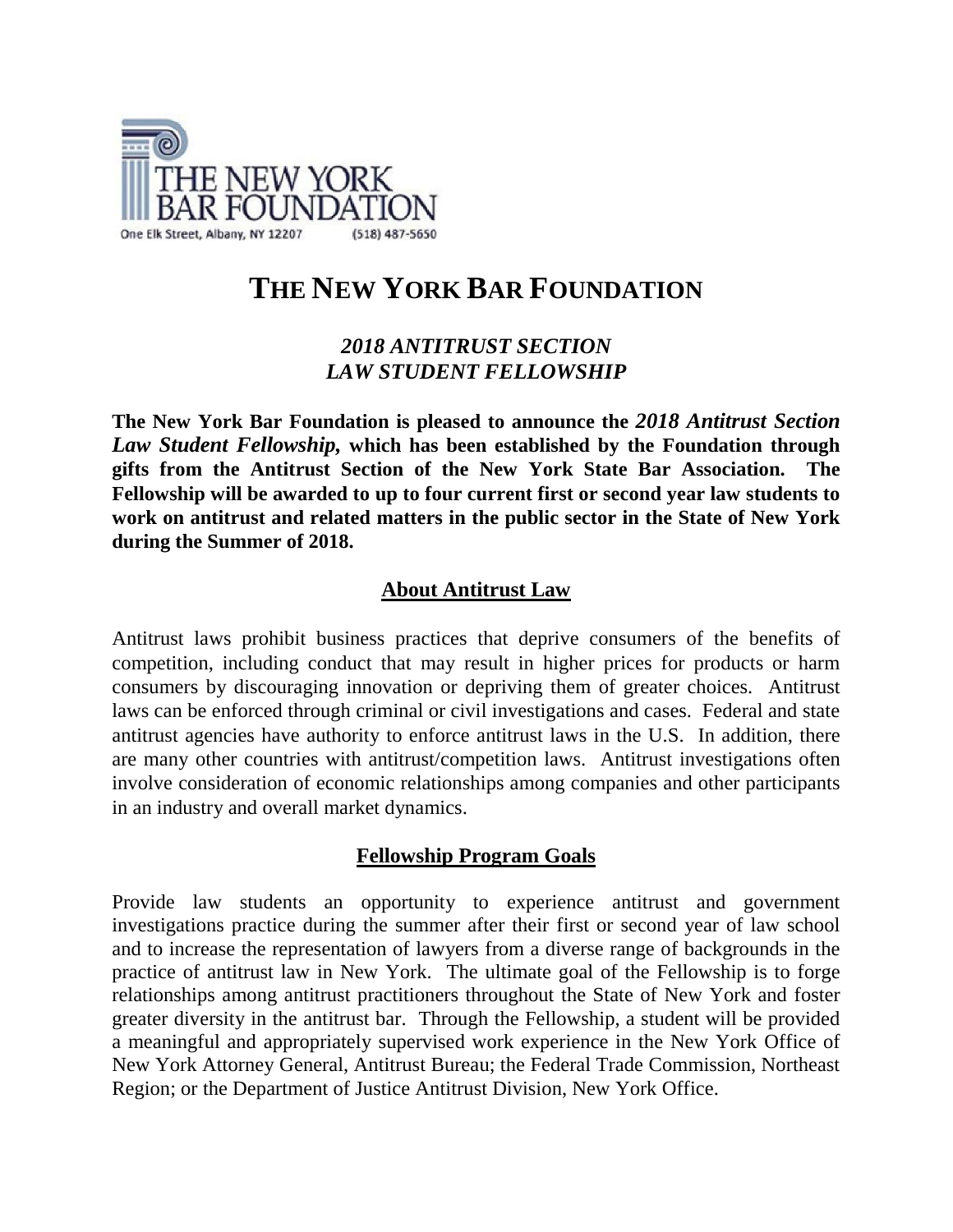# **The Fellowship**

1. Up to four (4) Fellowships, each currently valued at \$6,000, will be awarded to students to spend the summer of 2018 (10 weeks) working on antitrust matters in one of the following agencies: the New York Office of New York Attorney General, Antitrust Bureau; Federal Trade Commission, Northeast Region; or Department of Justice Antitrust Division, New York Office.

Proof of U.S. citizenship may be required for employment with federal law enforcement agencies.

- 2. The Fellows will be guest members of the NYSBA Antitrust Section for two years starting with the award of the Fellowship.
- 3. The Fellows will be invited to attend Executive Committee meetings of the NYSBA Antitrust Section during the Summer and Fall of 2018.
- 4. The Fellows will be announced no later than **February 28, 2018**.

# **Eligibility**

The Fellowship is open to all first-year (1L) and second-year (2L) students (as of the Fall 2017 semester) who are capable of fulfilling the requested work hours and responsibilities and meet the criteria under the heading "Judging" below.

## **Fellowship Length**

The Fellowship will take place during the summer of 2018 for a period of 10 weeks, between June and August 2018; the precise dates will be provided when the fellowship is awarded. The expected work requirement per week generally will be 35 to 40 hours.

## **Location of Fellowship**

The 2018 Fellowship will take place in one of the following agencies: the New York Office of New York Attorney General, Antitrust Bureau; Federal Trade Commission, Northeast Region; or Department of Justice Antitrust Division, New York Office. Fellowship finalists will be interviewed in New York City in early 2018.

## **Payment of Fellowship**

Each Fellow will receive \$3,000 at the start of the Fellowship with the remaining \$3,000 paid to each Fellow at the end of the Fellowship (no federal or state income taxes will be withheld and a 1099 will be issued to the student by January 31, 2019).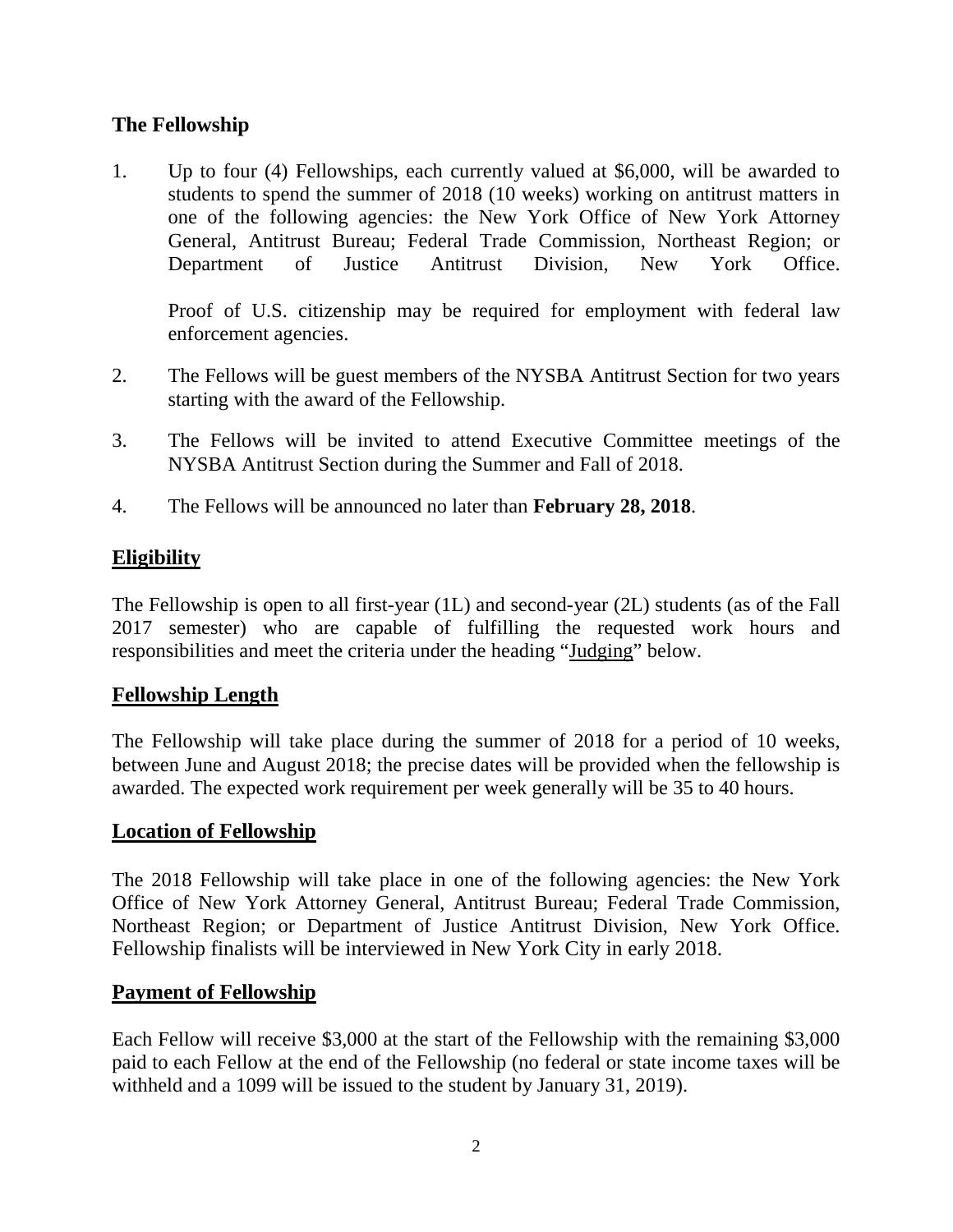# **Housing and Other Expenses**

Housing, transportation and all other expenses to participate in the Fellowship will be provided by the student. Finalists' costs of out of town travel to participate in interviews in New York City may be reimbursed.

## **Fellowship Application Requirements**

## **The applicant must submit the following:**

- 1. A completed application (application form below)
- 2. Cover letter of interest
- 3. Unofficial law school transcript (if available)
- 4. Unofficial undergraduate school transcript
- 5. Resume
- 6. Two letters of recommendation
- 7. One writing sample on any topic related to the law. The writing sample must be at least five pages but shall not exceed 10 typed pages doublespaced.

# **Deadline**

All hard copy materials must be submitted by mail with a postmark on or before **January 12, 2018.**

# **Judging**

A Fellowship Committee will undertake a careful review of all applications for the Fellowship, and will consider the criteria below in evaluating each candidate. No single criterion or combination of criteria will be dispositive.

- 1. Work experience.
- 2. Academic record.
- 3. Leadership experience.
- 4. Extracurricular activities and community service.
- 5. Quality of written expression.
- 6. Maturity, integrity and professionalism.
- 7. Content and quality of application materials.
- 8. Demonstrated interest in antitrust and/or consumer protection.
- 9. New York permanent residence or demonstrated intent to reside and practice law in New York following graduation from law school.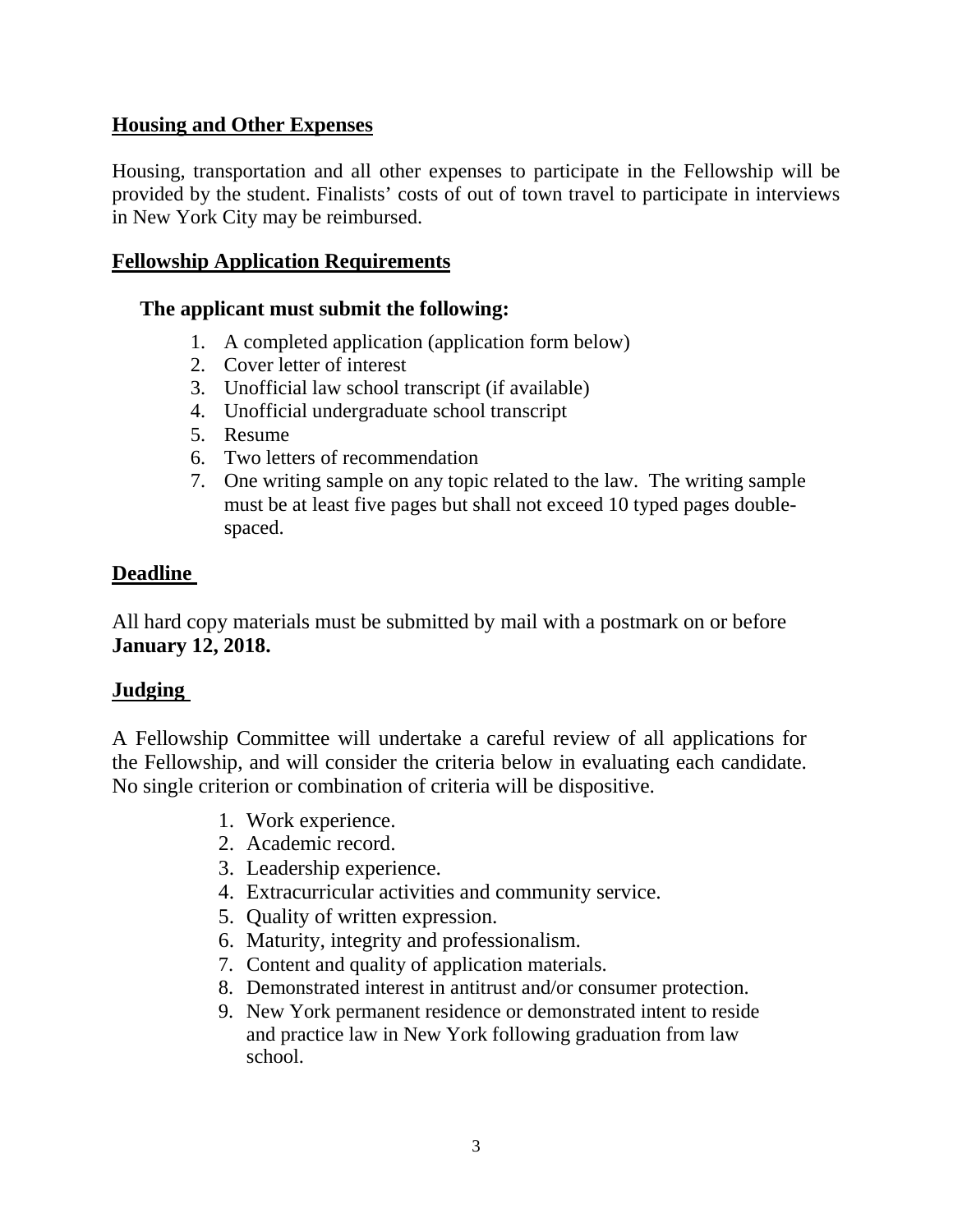- 10. Diverse background (*e.g.*, Asian/Pacific Islander, Black/African American, Latino/a, LGBT, Native American/Alaska Native, Physically Disabled.)
- 11. Any other relevant factors.

# **Submission**

All materials must be submitted by mail with a postmark on or before **January 12, 2018.**

## **Mail to:**

**ANTITRUST FELLOWSHIP THE NEW YORK BAR FOUNDATION ONE ELK STREET ALBANY, NY 12207**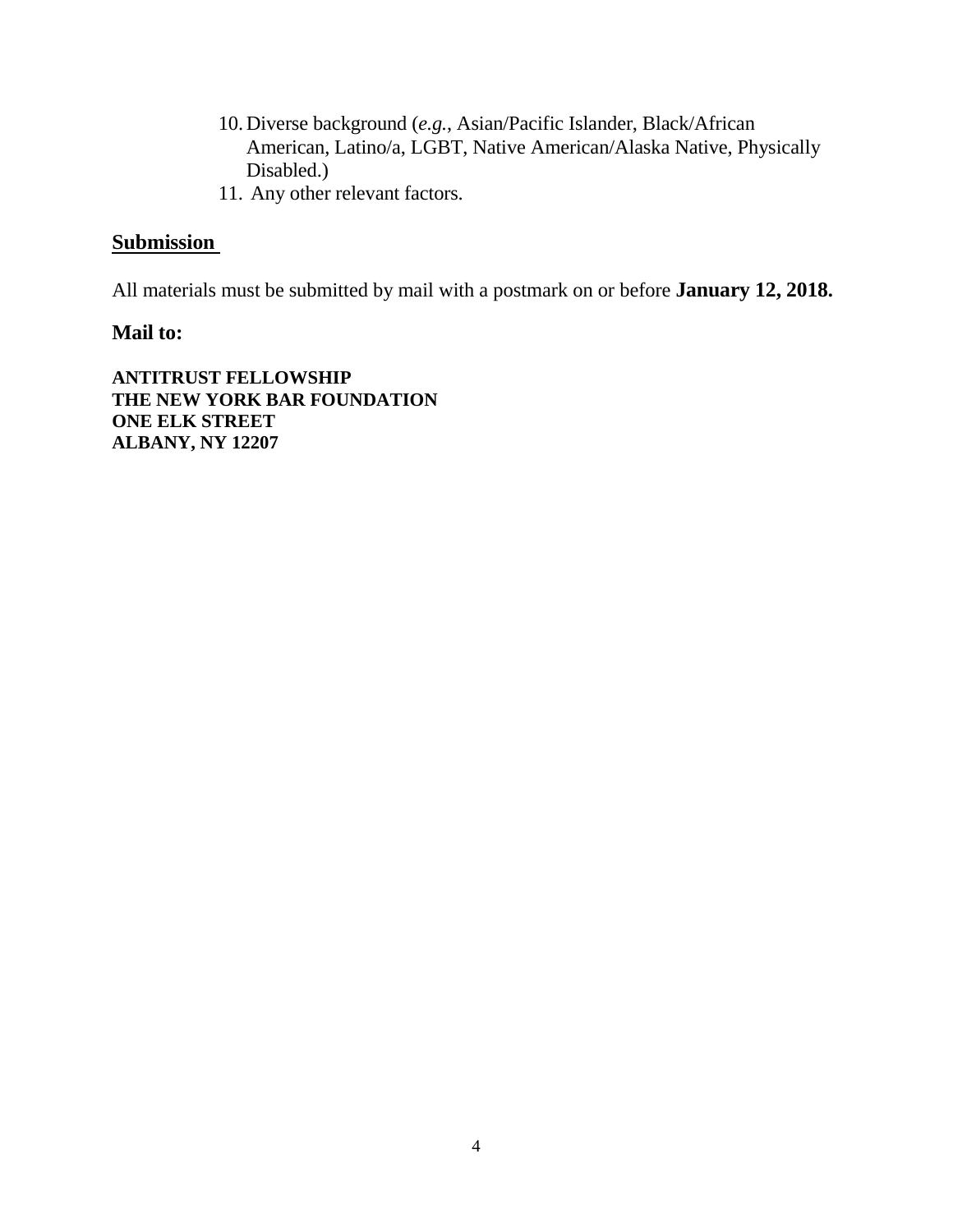# **2018 Antitrust Section Law Student Fellowship**

*Provided by The New York Bar Foundation through gifts from the Antitrust Section of the New York State Bar Association*

# APPLICATION FORM

| Name:                                                                |                                                                                                                                                        |  |  |  |  |
|----------------------------------------------------------------------|--------------------------------------------------------------------------------------------------------------------------------------------------------|--|--|--|--|
|                                                                      |                                                                                                                                                        |  |  |  |  |
|                                                                      |                                                                                                                                                        |  |  |  |  |
| Phone:                                                               | Email:                                                                                                                                                 |  |  |  |  |
|                                                                      | School Address:<br>(if different)                                                                                                                      |  |  |  |  |
| Phone:                                                               |                                                                                                                                                        |  |  |  |  |
|                                                                      |                                                                                                                                                        |  |  |  |  |
| $\circ$                                                              | Day student<br>o Evening student                                                                                                                       |  |  |  |  |
| Year of Law School Study as of December 1, 2017:                     |                                                                                                                                                        |  |  |  |  |
| Please indicate membership in any of the following diversity groups: |                                                                                                                                                        |  |  |  |  |
| $\circ$                                                              | Asian or Pacific Islander — person having origins in any of the Far East<br>Countries, South East Asia, the Indian subcontinent or the Pacific Islands |  |  |  |  |
| O                                                                    | <b>Black/African American</b>                                                                                                                          |  |  |  |  |
| O                                                                    | Latino/a — person of Mexican, Puerto Rican, Dominican, Cuban, Central or<br>South American origin                                                      |  |  |  |  |
| $\circ$                                                              | Lesbian Gay Bisexual or Transgendered                                                                                                                  |  |  |  |  |
| O                                                                    | Native American or Alaskan native — person having origins in any of the<br>original peoples of America                                                 |  |  |  |  |
| O                                                                    | <b>Physically Disabled</b>                                                                                                                             |  |  |  |  |
| O                                                                    | Other                                                                                                                                                  |  |  |  |  |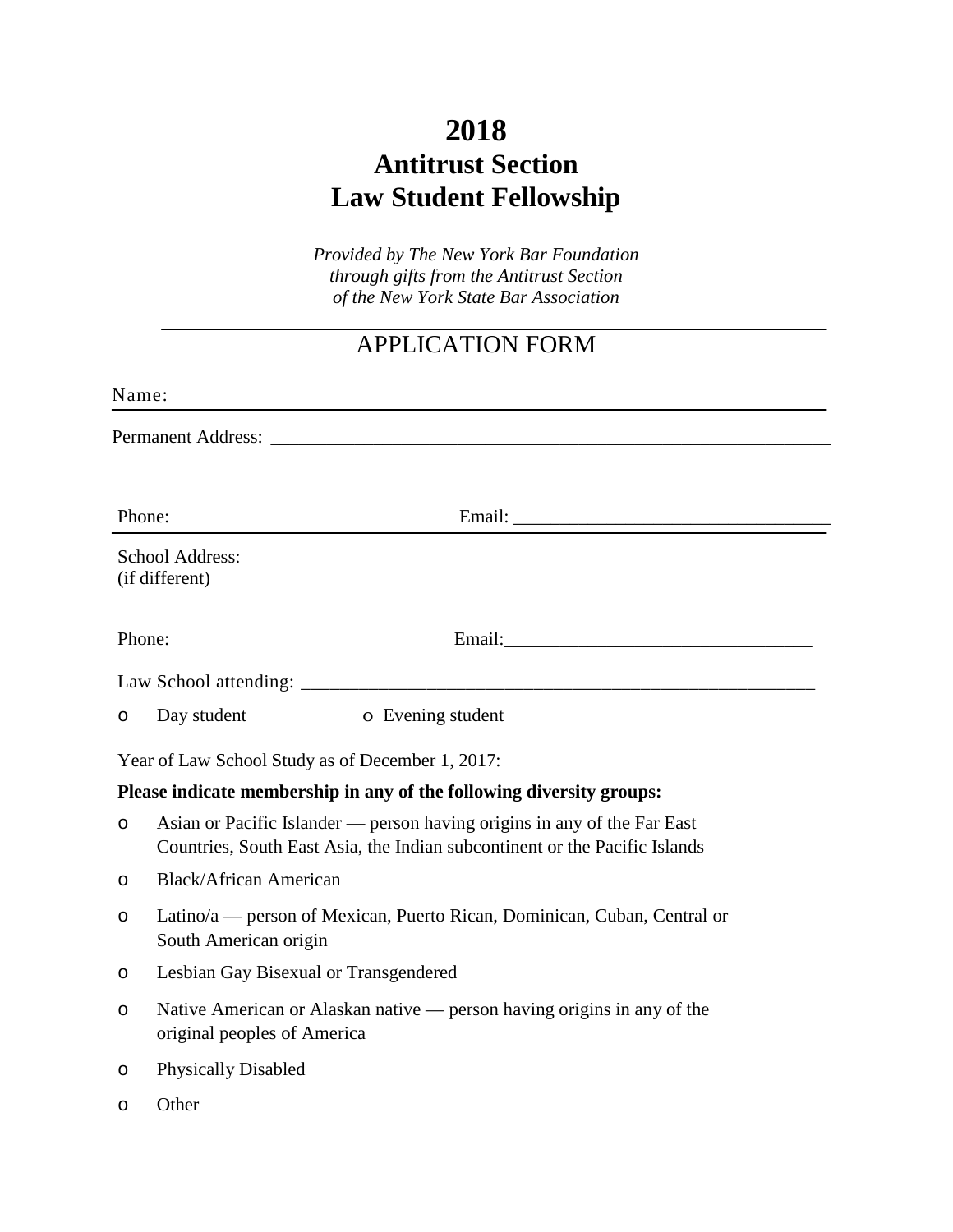#### **Prior Education**

|                     |         |       | Dates    |        |  |
|---------------------|---------|-------|----------|--------|--|
| <b>College Name</b> | Address | Major | Attended | Degree |  |
|                     |         |       |          |        |  |
|                     |         |       |          |        |  |
|                     |         |       |          |        |  |
|                     |         |       |          |        |  |
|                     |         |       |          |        |  |
|                     |         |       |          |        |  |

#### **Attach the following materials to this application:**

- 1. A cover letter which indicates your interest in the practice of antitrust and/or consumer protection law in New York and the receipt of this Fellowship.
- 2. An undergraduate school transcript. (Transcripts need not be official; finalists may be asked to provide official transcripts.)
- 3. If available, a law school transcript.
- 4. A resume describing your prior employment and other relevant activities and qualifications.
- 5. Two letters of recommendation. (These may be the same as used for law school applications.)
- 6. One writing sample on any topic related to the law. (Must be at least five but shall not exceed 10 double-spaced typewritten pages.)

**Application deadline:** All materials must be submitted by mail with a postmark on or before **January 12, 2018.**

**Mail applications to: ANTITRUST FELLOWSHIP THE NEW YORK BAR FOUNDATION ONE ELK STREET ALBANY, NY 12207**

#### **Certification**

**I hereby certify that all of the statements contained and information provided in this application, and in the attachments hereto, are truthful, to the best of my knowledge, and that I meet the eligibility requirements for the 2018 Antitrust Section Law Student Fellowship.**

Applicant's Signature Date

Where did you hear about this fellowship opportunity? \_\_\_\_\_\_\_\_\_\_\_\_\_\_\_\_\_\_\_\_\_\_\_\_\_\_\_\_\_\_\_\_\_\_\_\_\_\_\_\_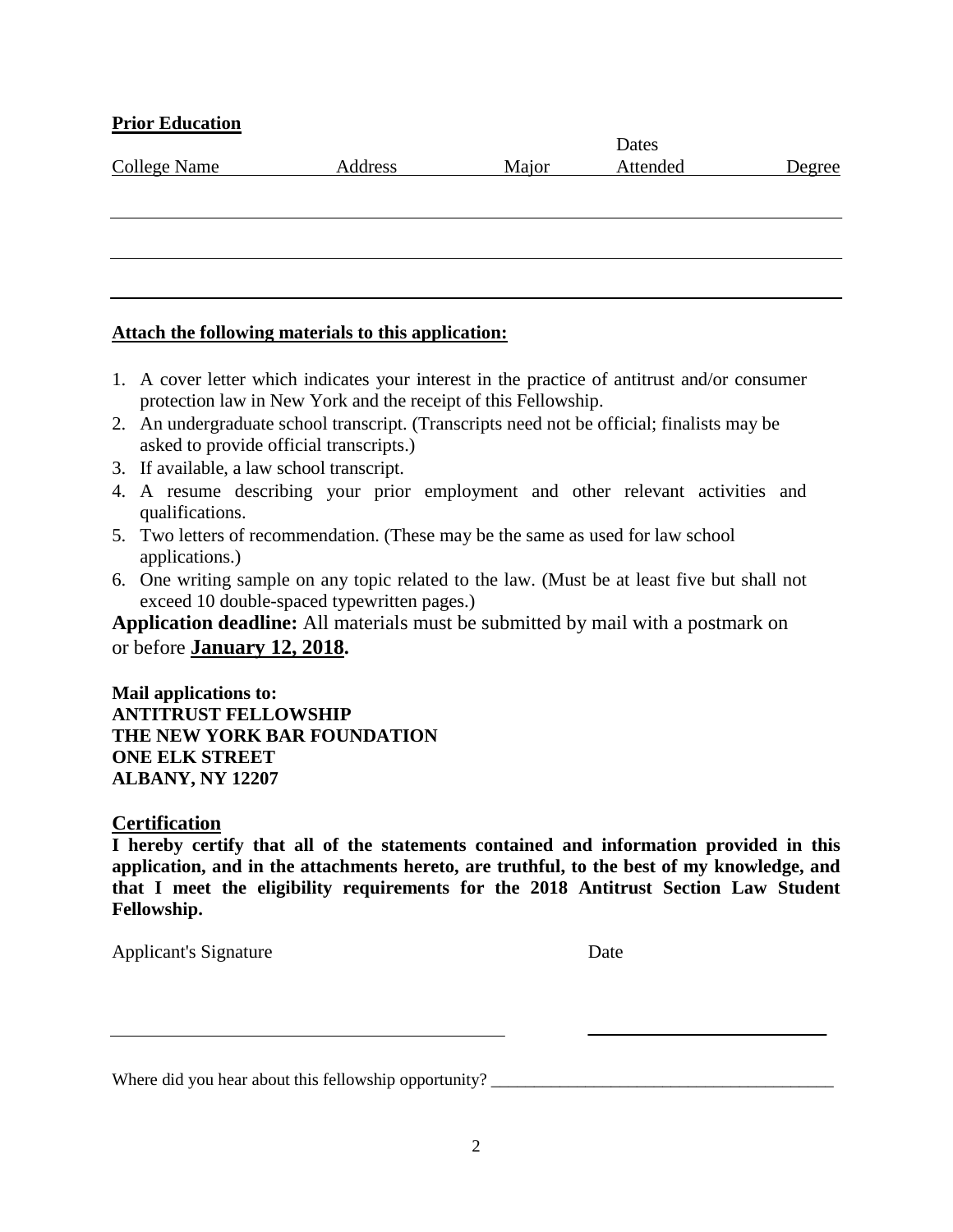#### **About the Antitrust Section of the New York Bar Association**

The Antitrust Law section provides a forum in which attorneys and law students can learn about and keep up with developments in competition law and complex litigation generally. The section covers not only U.S. national developments, but also international activity and New York State antitrust enforcement.

Section activities include (1) monthly meetings of the group's Executive Committee, (2) an annual day-long program and series of evening events, held each January in conjunction with the New York State Bar Association's annual meeting, and (3) special programs in the mid-summer and fall.

The Section also has six standing subcommittees, which focus on (1) diversity in the Section, (2) cartel and criminal practice, (3) class actions, (4) coordinated conduct (5) mergers, and (6) unilateral conduct. The subcommittees similarly hold regular meetings, special programs and brownbag discussions.

#### *Annual Meeting Events*:

The Section's annual meeting events consist of topical panels, presented during the day, followed by a reception, dinner and dessert buffet in the evening. The evening events are attended by roughly 350 persons, and the day events by about 100.

For the 2018 annual meeting, the Section has invited as the featured dinner speaker Makan Delrahim, Assistant Attorney General, United States Department of Justice, Antitrust Division.

#### *Other Section Activities*:

The Executive Committee's monthly meetings handle regular business, followed by a one-hour speaker's presentation. These monthly programs cover a wide-range of subjects, which recently have included the Second Circuit's recent decision in *U.S. v. American* Express; the resolution of the Apple E-Books litigation; antitrust implications of institutional investors holding positions in multiple competitors in the same industry; and other topics. Any Section member may attend these programs, either in person or by phone dial-in. Some of these programs offer CLE credit at no charge. The Section also sponsors a Summer merger program and a Fall program on varying topics, and periodically co-sponsors special programs.

The programs are open to Section members and non-members alike.

The Section also sponsors a yearly writing competition open to students at law schools located in New York, and to New York state residents in law schools outside the State. The student whose paper is selected as the winning entry receives a \$5000 award.